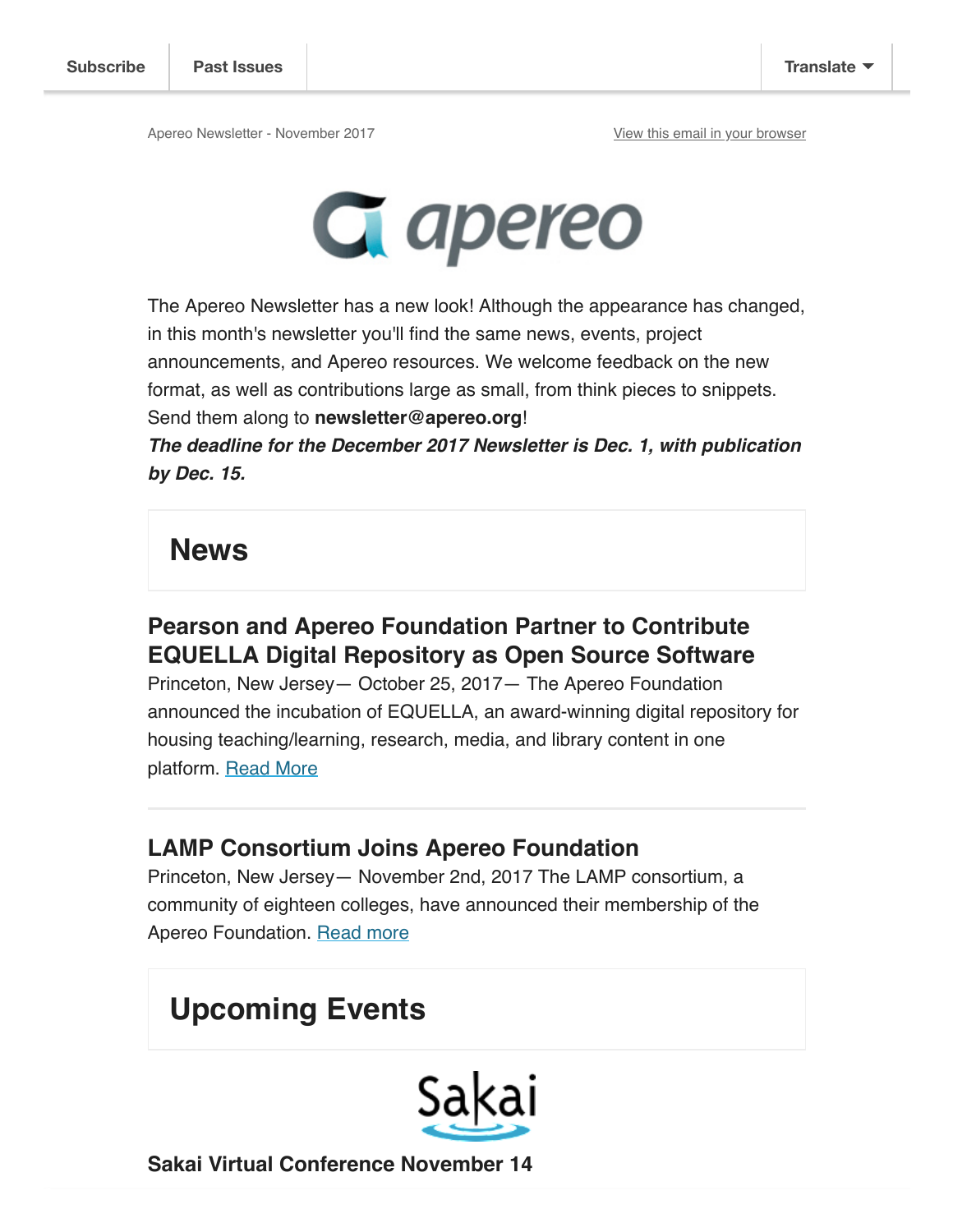Instructional Designers, Administrators, and Technical Staff are all encouraged to attend. Anyone interested in interacting and networking with colleagues in the Sakai Community is welcome!

as pectrolectrical topics of using Sakai, but technical topics are also covered. Faculty,  $\eta$ 

November 14th, 2017 - Conference Schedule

**Visit the Sakai Virtual Conference website for the call for proposals and registration information:** http://virtconf.apereo.org/

#### **Apereo Lightning Talks: November 20 at 11 am ET**

Join us on November 20 at 11 am ET for the next round! **Here's what's being pitched:** 

- **The Opencast Video Annotation Tool**
- **Engaging with uPortal**
- **Using the Xerte Open-Source Authoring Tool**
- **How to Get Involved With OAE**

**View the April 2017 Lightning Talk Rounds below!**



# **Apereo Publications**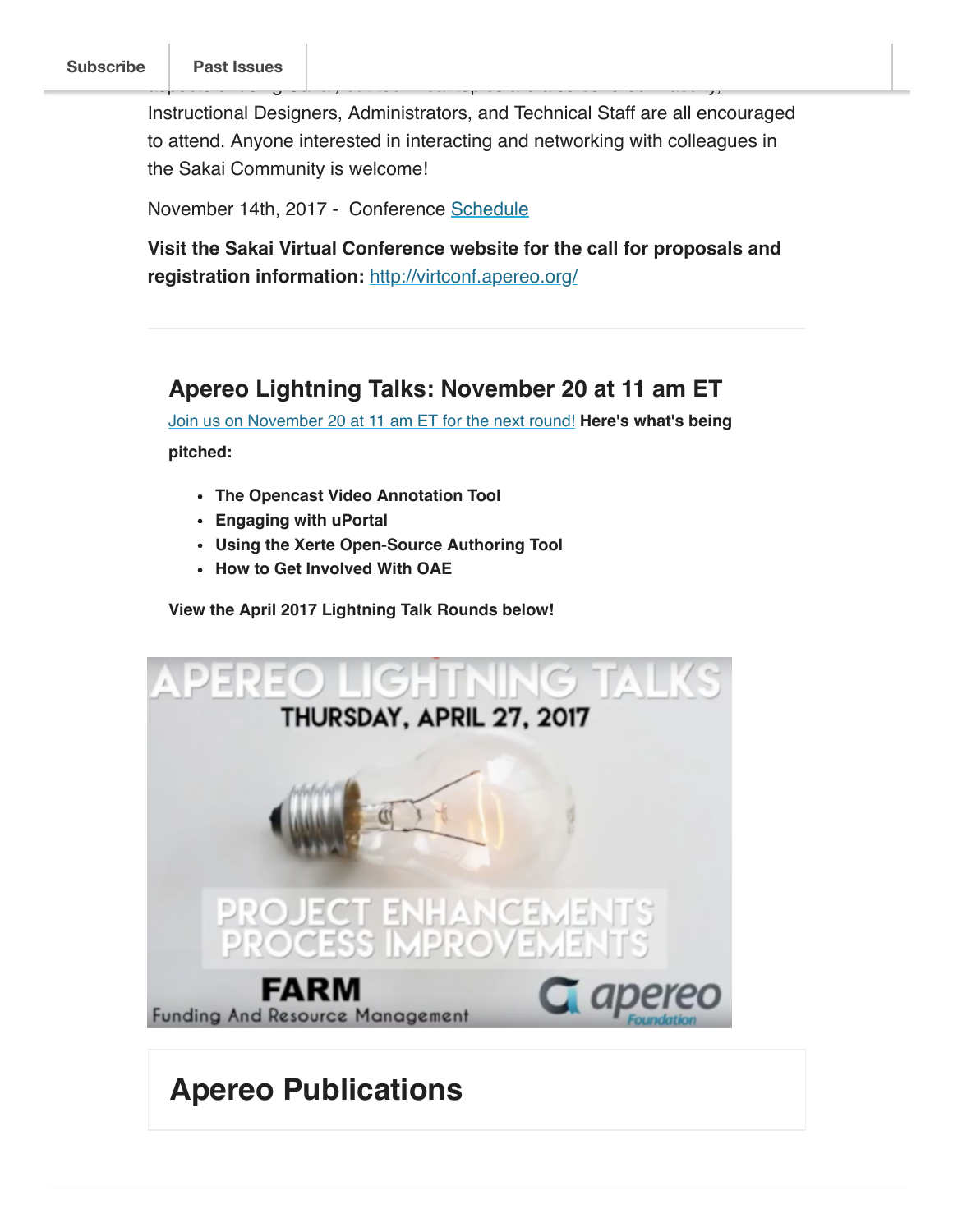

#### **Recent Apereo Publications in the Educause Review**

**7 Things You Should Know About Open Source Projects**

#### **Educause Review, August 31st, 2017 by Ian Dolphin Douglas Johnson, Laura Gekeler, and Patrick Masson**

Open-source projects engage a community of developers who collaborate and iterate to develop, grow, and improve software. Colleges and universities have long used open-source software for various applications, and the use of opensource code is expanding. Open-source software gives higher education more control over its application portfolio, and it can help expand personalized learning and access to affordable education.

See the full PDF of 7 Things You Should Know About Open Source

**Open Source and the NGDLE**

**Educause Review, September 11, 2017 by David Ackerman and Ian Dolphin**

#### **Key Takeaways**

- Almost since the learning management system was established as a product category, there have been those who have chafed at its boundaries and constraints.
- If the transformation to an NGDLE implies a disaggregation of the "services formerly known as the LMS," in order to effect their more flexible recomposition, factors other than technical feasibility and pedagogical desirability come into play.
- Participation in a diverse community, coupled with the natural affordances for customization provided by open-source software, creates rich soil for innovation and problem solving.

#### **See the full article in the** Educause Review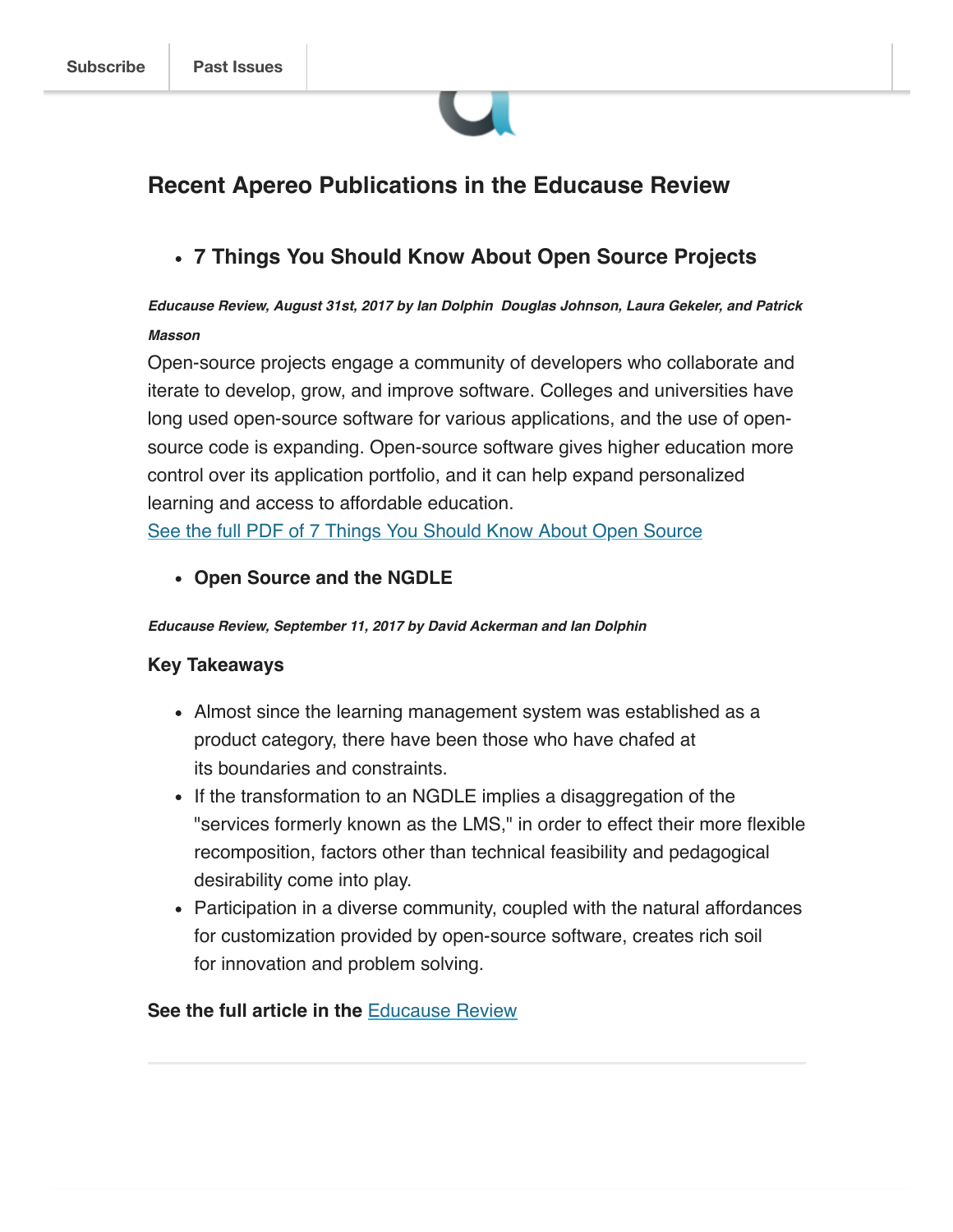**Subscribe Past Issues**



# **Apereo Learning Analytics Presentations at Learning & Student Analytics Conference 2017**

An overview of Apereo and our Learning Analytics work presented at the recent Learning & Student Analytics Conference in Amsterdam is publicly available in Slideshare.

Dragan Gasevic, Professor and Chair in Learning Analytics and Informatics at the University of Edinburgh also provided a keynote, "Let's get there! Towards policy for adoption of learning analytics" at the same event which is available here.



## **Open Apereo 2017 Videos: The Next-Generation Digital Learning Environment**

Enjoy thirteen videos from our 2017 Open Apereo conference. Pick and choose your videos on our Apereo YouTube channel.

# **Project News**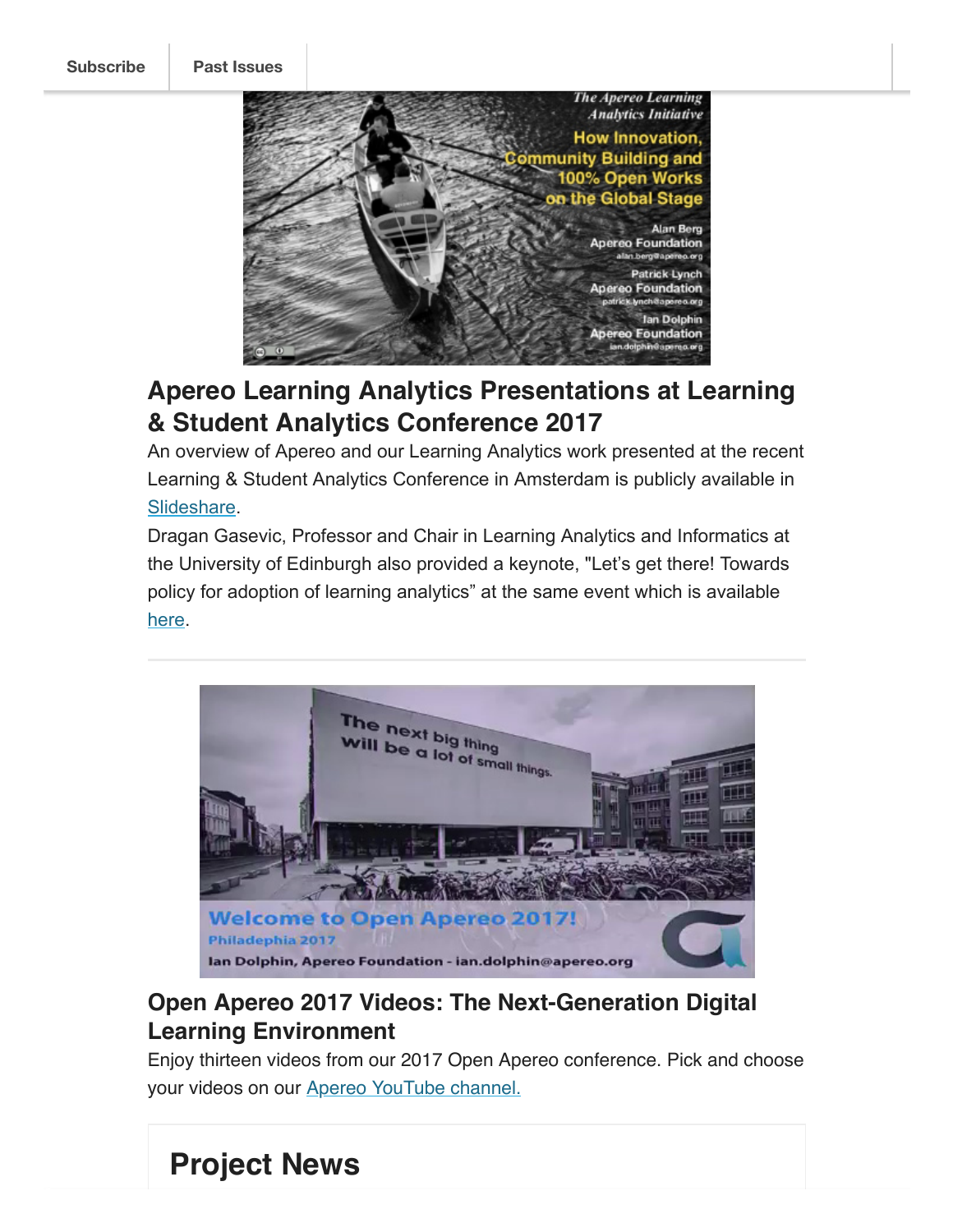# **uRortal**

### **Release of uPortal 5: Responsive, Cloud-Friendly, Enterprise Portal Built by and for Higher Education**

uPortal 5, the leading open source enterprise portal framework built by and for higher education institutions, K-12 schools, and research communities, is now available! uPortal 5 is the newest major version of the portal, and offers many significant improvements over previous versions. Read More

# **BENCAST**

#### **Opencast Release Manager Named**

I am pleased to announce that the voting for our next Opencast release managers is done and that by unanimous vote among the committers, Sven Stauber and Christian Greweling have been accepted as new release managers. Read More



#### **Xerte User Stories**

Case studies and resources of uses for the Xerte Open Source Authoring tool include:

#### **Newborn Airway Management e-learning**

"Overall this tool was brilliant to aid our learning"

A great case study from Anne Misselbrook and colleagues at the University of Northampton also published in the British Journal of Midwifery.

**Developing an AgriFood Training Partnership (AFTP) e-Learning Course** A useful resource created by James Roscoe and Joel Reed from University of Nottingham for academics working on their UoN AFTP projects. Many of these principles and examples will be of interest more widely to anyone involved in elearning content development.

#### **Future Teacher Project (**English**)** (Dutch)

Examples of using Xerte to deliver CPD via monthly webinars and free resources as well as using Xerte to collaborate across the European partners and develop and improve Xerte as part of the wider Future Teacher project. Both of those bootstrap project in turn contain and/or link to many more Xerte